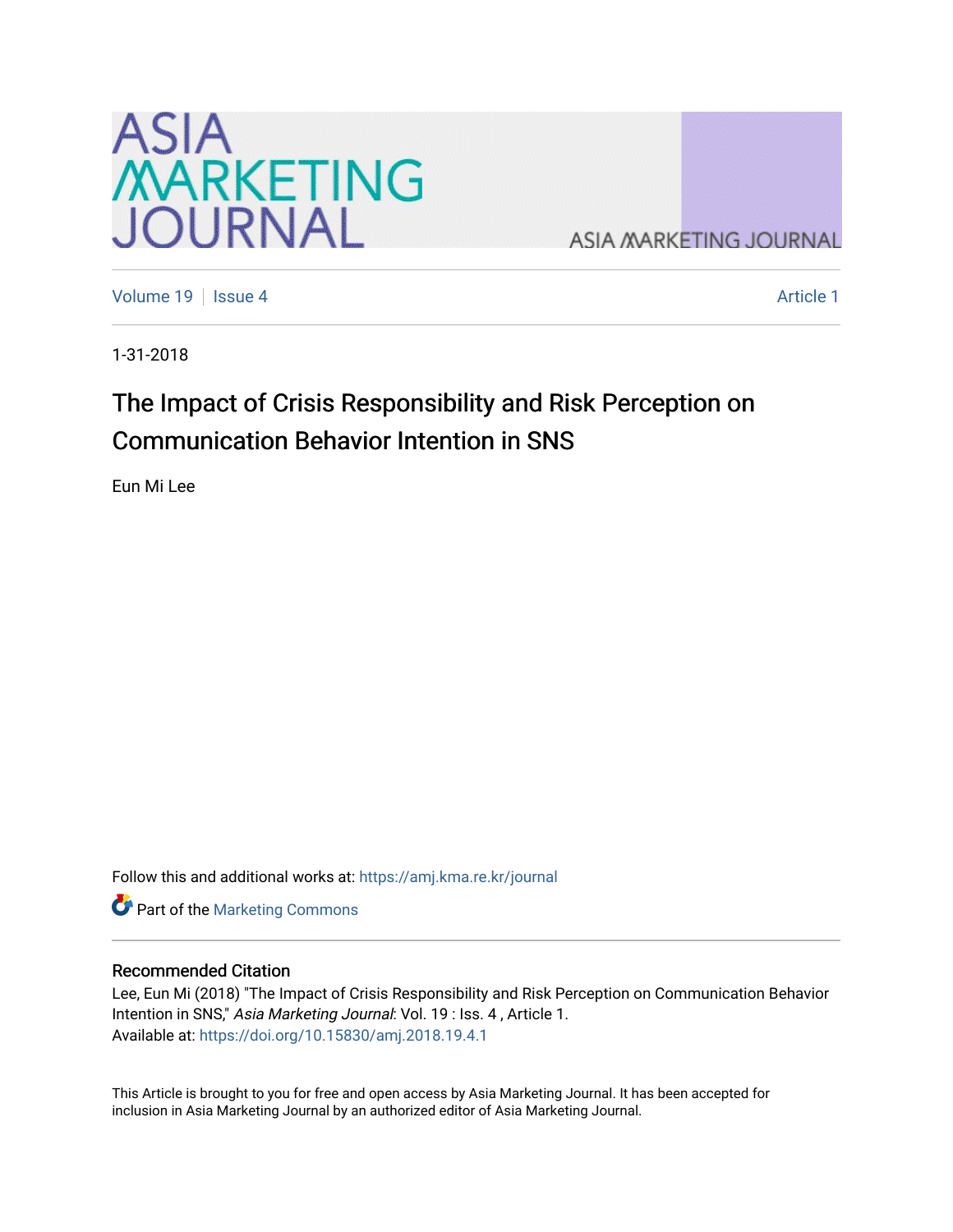# The Impact of Crisis Responsibility and Risk Perception on Communication Behavior Intention in SNS: Dual Processing Theory

Eun Mi Lee\*

Social networking service(SNS) helps users manage, share and delivery a vast information as a communication tool. When users read crisis news in SNS, they communicate the information with others by considering not only their belief (i.e., cognitive risk perception) but also emotion (i.e., affective risk perception). However, few researches have been interested in the construct of communication behaviors of crisis in SNS.

This study aimed to explore the role of risk perception (cognitive and affective risk perception) between crisis responsibility and communication behavior through dual processing theory. As a result of the empirical analysis, crisis responsibility had a positive effect on cognitive risk perception and affective risk perception. In addition, cognitive risk perception had no significant effect on communication behavior whereas affective risk perception had influence on communication behavior positively. Thus, our findings may predict that the affective risk perception through crisis responsibility is more potentially important to communication behavior such as sharing information rather than cognitive risk perception. The results give insightful ideas why marketer should reduce perceived emotion caused by risk to strengthen prospective SNS users understanding of communication behavior intention.

Key words: Crisis Responsibility, Risk Perception (Cognitive Risk Perception, Affective Risk Perception), Communication Behavior Intention, Dual Processing Theory

# Ⅰ. Introduction

service (SNS) has rapidly changed communication activity ecosystem. It is possible to communicate in real time through two ways communication with the message can be easily transmitted to

Recently, the number of users of social network

ASIA MARKETING JOURNAL Vol. 19 No. 04 January 2018( $1 \sim 14$ ) 1

<sup>\*</sup> Assistant Professor, Department of Business Administration and Accounting, Changshin University (emlee@cs.ac.kr)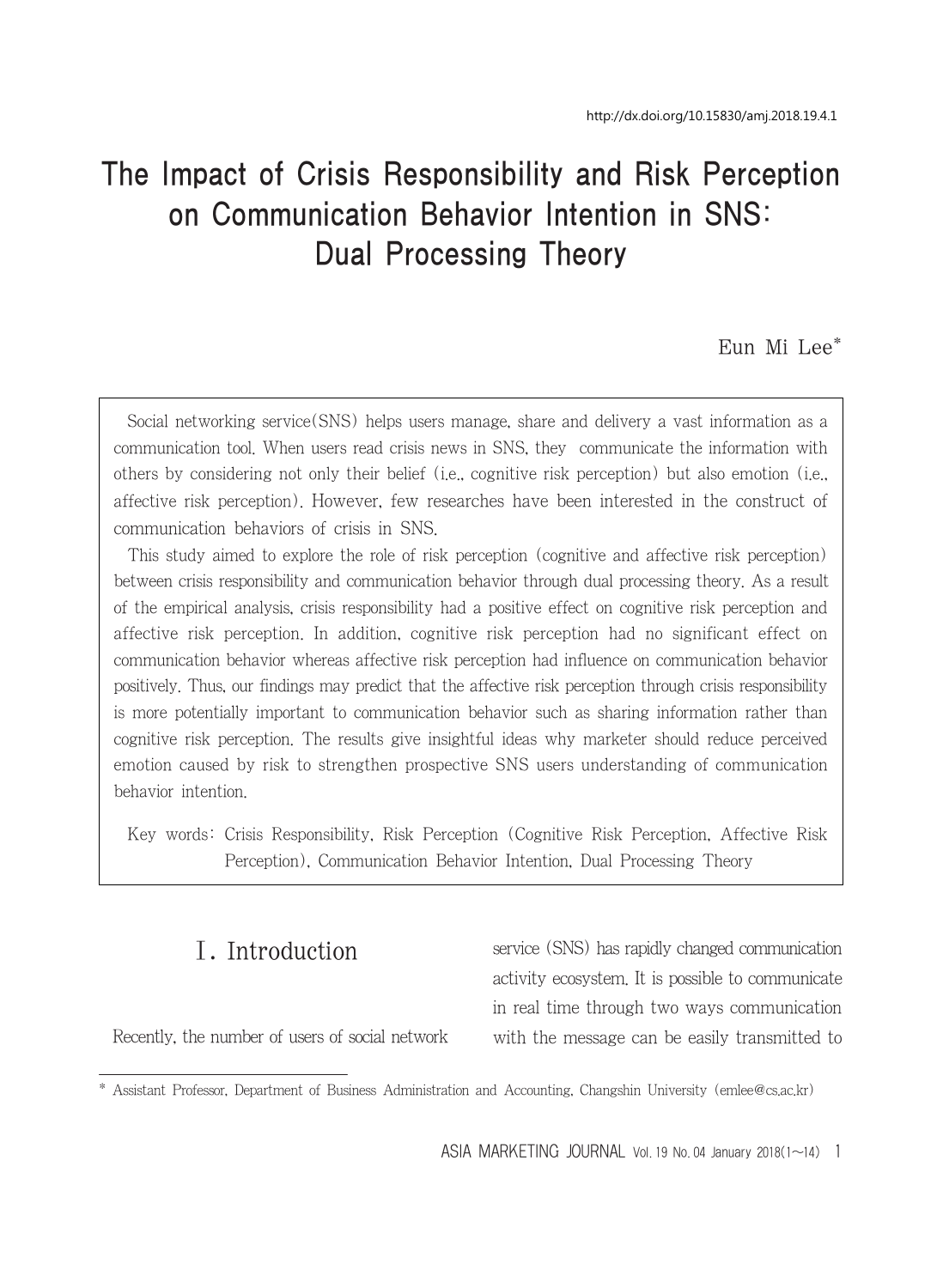a large number of unspecified persons in one time. Successful social media contributes to the pure functional role of promoting democratization of information generating and sharing. On the other hand, it gives cooperates and marketers warning that can be both of an opportunity and a threaten. In particular, the negative news (i.e. corporate crisis) spread more fast than the positive news, and its influence is also strengthened, so cooperates are come up with counterplan against dysfunction of SNS. However, previous researches have focused on media that can be used more effectively in crisis situations, and there are few studies on communication behaviors of SNS users.

This study identifies a path model in which crisis responsibility in crisis situation affects communication behaviors of SNS users through dual processing theory. Risk perception can be driven by the interaction of the rational system and the experimental system (Epstein 1994). The rational system is based on knowledge and logic, whereas the experimental system is to encode information as the imagery based emotion. In other words, rational judgment and emotional judgment about external information or stimulation are formed through independent paths. According to the dual processing theory, the concept of risk perception suggests that cognitive risk perception and affective risk perception have an impact to communication behavior in different path processes. Based on elaboration likelihood model (ELM), cognitive risk perception refers to the process of analyzing information or stimulus of crisis that is exposed through the 'central route'. It accepts the information as taking the qualitative elements significantly. Conversely, affective risk perception is formed by emotional processing as 'peripheral route'. It is an intuitive judgment of the risks associated with the context of the event related to the subject.

The prior research on crisis communication strategies insist that high and low of crisis responsibility accept highly the appropriate crisis communication strategy for each (Park and Kim 2007), or the effect of crisis communication strategies depending on crisis responsibility was not significant. The reason for this conflicting result is that those who feel anger in crisis situation demand an apology regardless of whether the corporate responsibility is high or low. In there, it is expected that the relationship between crisis responsibility and consumer attitude and behavior can be clarified if the risk perception caused by crisis responsibility is reflected in the multidimensional path (emotional or cognitive path) rather than the single dimensional path.

Thus, this study suggests the following research aims to understand risk perception with dual processing theory: First, this study explores the effect of crisis responsibility on cognitive risk perception and affective risk perception. Second, we identify the impact of cognitive risk perception and affective risk perception on communication behavior intention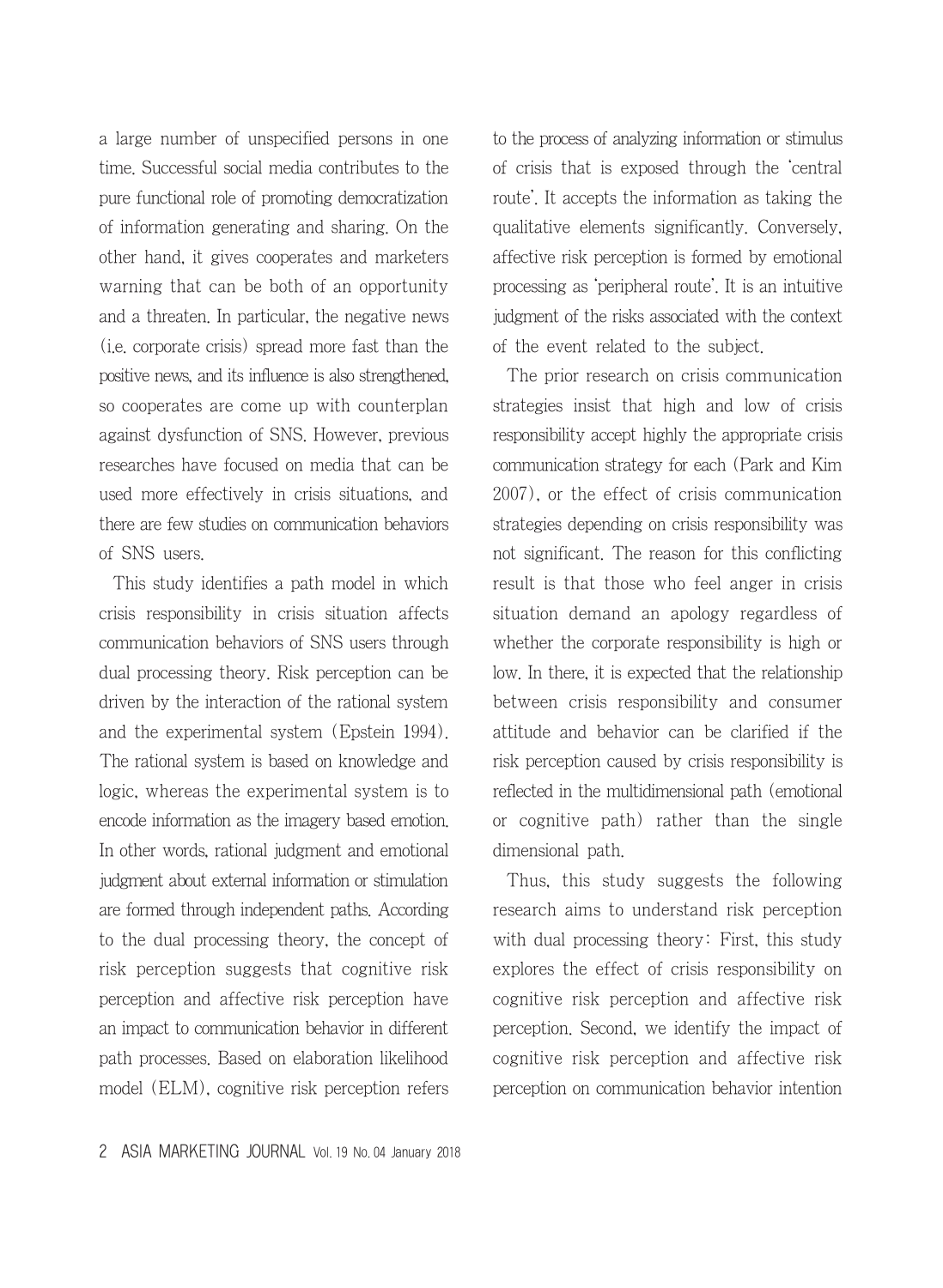of SNS users.

# Ⅱ. Theoretical Background and Hypotheses

## 2.1 Corporate Crisis and Crisis Responsibility

Crisis leads to surprises and threats to the organization at the same time because it happens accidentally. It can also be an unexpected event accompanied by high level of uncertainty (Ulmer, Sellnow, & Seeger 2007). Weiner (1985) argues that crisis causes negative consequences because of its nature of accelerating attribution processes. Attribution regards the motivation for explaining and understanding the phenomenon in the event of a negative and unexpected event (Weiner 1985). The reason why attribution is important in crisis management is that attribution can predict people's emotional and behavioral responses to crisis (Coombs & Holladay 2007). One of the important factors in attribution theory is crisis responsibility. Crisis responsibility is defined to the degree to which stockholders or the public attribute responsibility of crisis event to the organization (Coombs 1995). The image of the corporate has been built upon consumers' judgement how much of it is responsible for the crisis (Coombs, 1995; 1999). The crisis is caused by the internal cause, and consumers recognize the high level of crisis responsibility for the case that the events could be controlled internally occur continuously (Coombs & Holladay 1996). The organization needs to modify its crisis communication strategy according to the type of crisis or the extent of crisis responsibility. In this context, Coombs and Holladay (2002) suggested Situational Crisis Communication Theory (SCCT). As a result of crisis communication strategy for food crisis in SCCT, an experimental study was classified into high crisis responsibility and low crisis responsibility, and then examined acceptance of crisis communication in each case (Park and Kim 2007).

It has been studied on effects of crisis attribution and crisis communication strategies on public perception of crisis and acceptance of crisis communication have been studied (Claeys, Cauberghe & Vyncke 2010; Hilary, Erik & Lynn 2010; Yoon & Choi 2008; Lee & Lee 2006). According to Coombs and Holladay (2002), acceptance strategies are more effective for high level of crisis responsibility, and defense strategies are more effective for low crisis responsibility. However, Lee (2004) insisted that acceptance strategies have a positive impact on public perception based on sympathy. Benoit (1995) suggested that acceptance strategies are more effective than defensive strategies because public focuses on who has responsibility for crisis regardless of the cause of crisis. As such, prior researches on crisis responsibility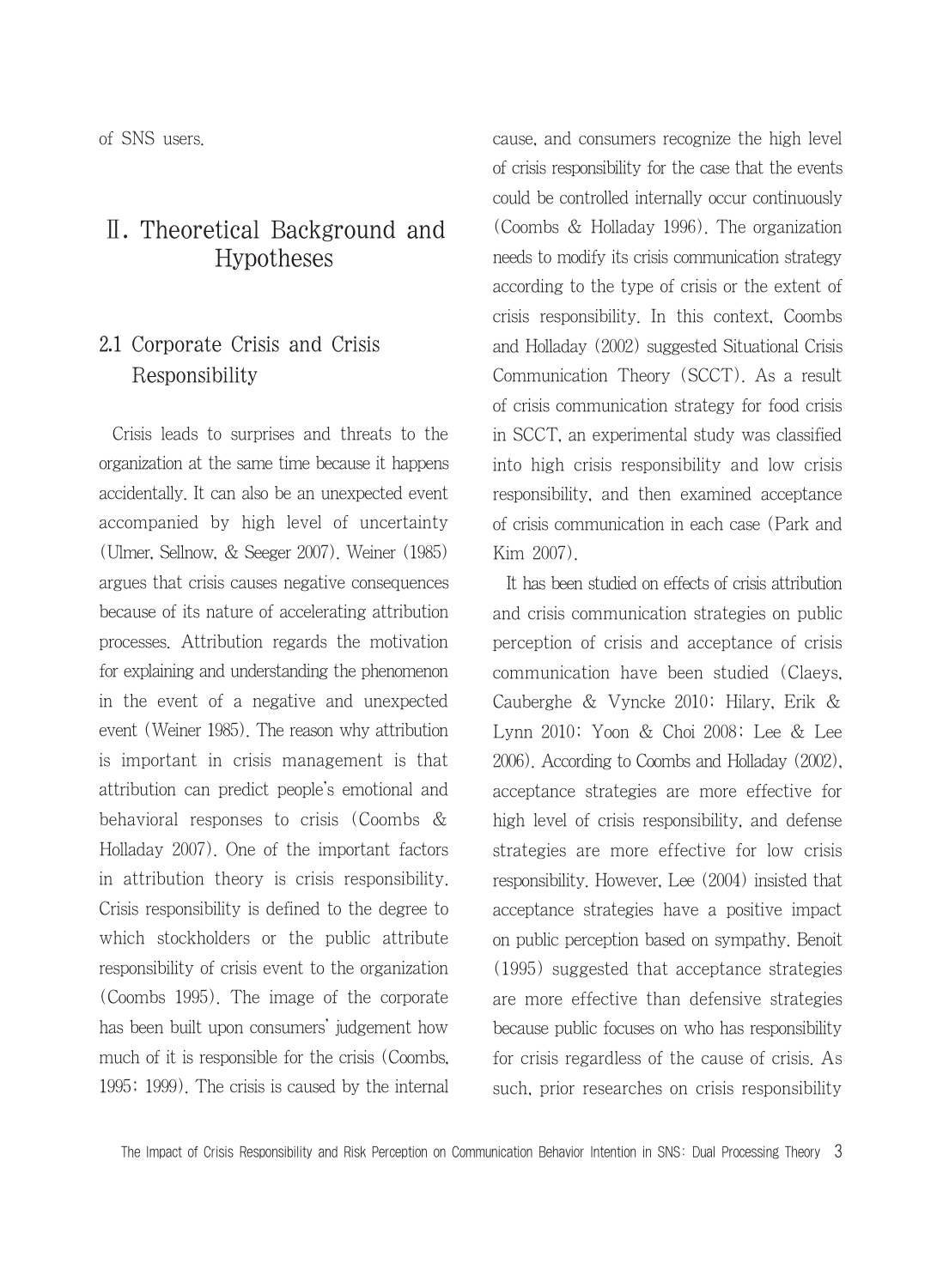and crisis communication strategies have indicted different results (Yoon & Choi 2008; Kim & Lee 2011).

# 2.2 The Concept of Risk perception based on Dual Processing Theory

Risk perception refers to an individual determines the severity of a specific risk. At this time, people perceive the risks to themselves or others based on past negative experiences (Weinstein 1980). Individual risk perceptions are not simply formed by objective judgment of risk severity, and involve a variety of sociocultural and psychological factors. It is important to understand the characteristics and judgment processes of individual risk perception because many decision making and behavior varies with perceived risk. Slovic and Peters (2006) have identified two dimensions - fear and knowledge - that influence risk perception. The fear refers to the degree of personal threat on risk perception such as such as fatal consequences, controllability, and threatening to the next generation. Knowledge includes personal knowledge of risk, observability, and degree of familiarity with scientific knowledge. The perceived risk is different depending on how consumers perceive these two dimensions (Kim 2012).

The dual-process theory explains that the rational system and the experimental system interact with each other to process information (Epstein 1994). The rational system is based on knowledge and logic, and then the experimental system encodes information into an imagery based on emotion. Zajonc (1980) explained that the primary response to external stimuli is emotional. All this, emotional judgment is more efficient and faster in complex and uncertain situations as well as external stimuli and rational analysis of information are also important.

Cognitive factors consist of 'belief', 'thinking', 'information' (Ivancevich & Matteson 1993). In other words, cognitive factors represent consumers' beliefs and knowledge concerning the object. Consumers have a lot of beliefs about specific objects, and they are attributed to brands by consumers believe in. The set of these beliefs is a cognitive component in part of attitude toward particular brands.

Thus, cognitive risk perception is formed by cognitive processing on negative information of corporate crisis events, and it conforms to 'analytical' judgment of risk. On the other hand, the affective risk perception is formed through the emotional process, and it conforms an 'intuitive' judgment. The affective risk perception is evoked immediately after encountering the risk information, while the cognitive risk perception determined through the subject's thinking process (Slovic et al. 2004).

According to Coombs and Holladay (2004) studied the stakeholder's emotion on crisis communication strategies, crisis caused by organizations' intentionality leads to extreme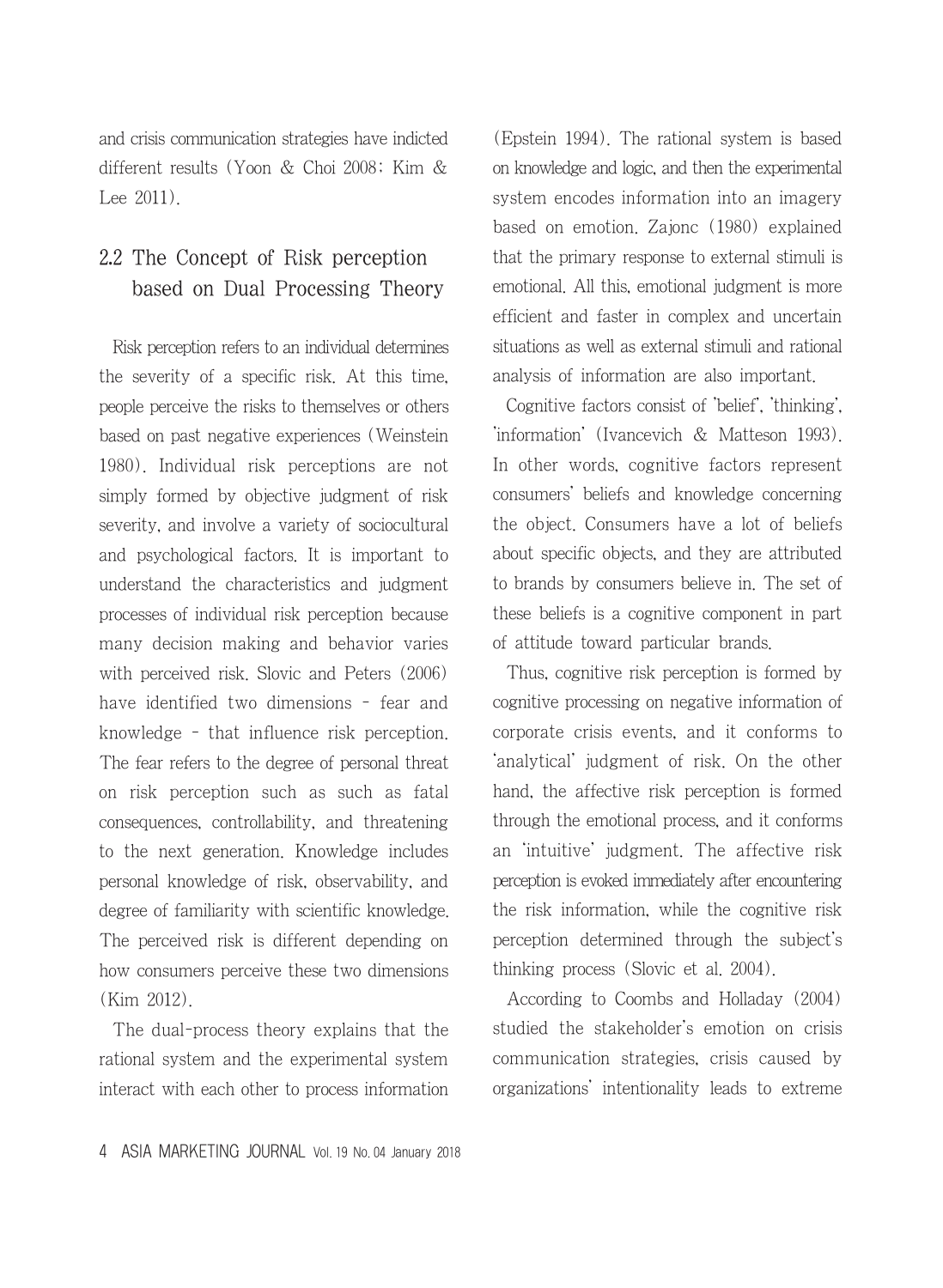anger. Another view is that anger evoked of organization's crime have a positive relationship with crisis responsibility. The public is anger by the attribution of crisis responsibility which negatively affects the relationship between the organization and the public (Coombs & Holladay 1996). Eventually, reputation and companyconsumer relationship may be seriously damaged as consumers perceive the company has high responsibility on crisis. It hereby allows negative rumors to spread easily. In other words, crisis responsibility not only is an important factor in formation of risk perception but also is predicted to go through emotional route as well as analytical route.

Thus, the following hypotheses are proposed:

- $H_1$ : Crisis responsibility has an effect on risk perception positively.
	- $H_{1-1}$ : Crisis responsibility has an effect on cognitive risk perception positively
	- $H_{1-2}$ : Crisis responsibility has an effect on affective risk perception positively

#### 2.3 Communication Behaviors

Information determines knowledge or belief for the stimulus of the environment (Brashers, Neidig, Haas, Dobbs, Cardillo, & Russell 2000), which is used by individuals to remove uncertainties when making decisions about specific situation (Grunig 1982). When people who are facing the problem want to explore the information in different ways, they acquire and exchange necessary information through communication with reducing uncertainty, taking action related to issues, and making better decisions. Therefore, public communication behaviors can be seen as a preliminary stage of decision making related to issues, and belief and attitude of the issues are formed by the information and knowledge gained from this process. Communication is one way of managing uncertainty in that reactions such as preventive actions are triggered (Brashers, et al. 2000).

Communication behaviors have been studied in communications including a variety of disciplines such as psychology, consumer studies, and information science (Afifi & Weiner 2002). In particular, it is referred to as information behavior or information seeking behavior, emphasizing the acquisition of information in interaction processes through mass media or interpersonal contact. Wilson (2000) defines information behavior including information seeking and information use as the sum of human behaviors related to information sources. He also suggested that it includes both unintentional and passive information acceptance behaviors such as TV watching as well as face-to-face communication with others. Kahlor et al. (2006) and Grunig and Hunt (1984) classified riskrelated information according to communication behaviors such as information seeking and information processing behaviors.

When an individual recognizes that there is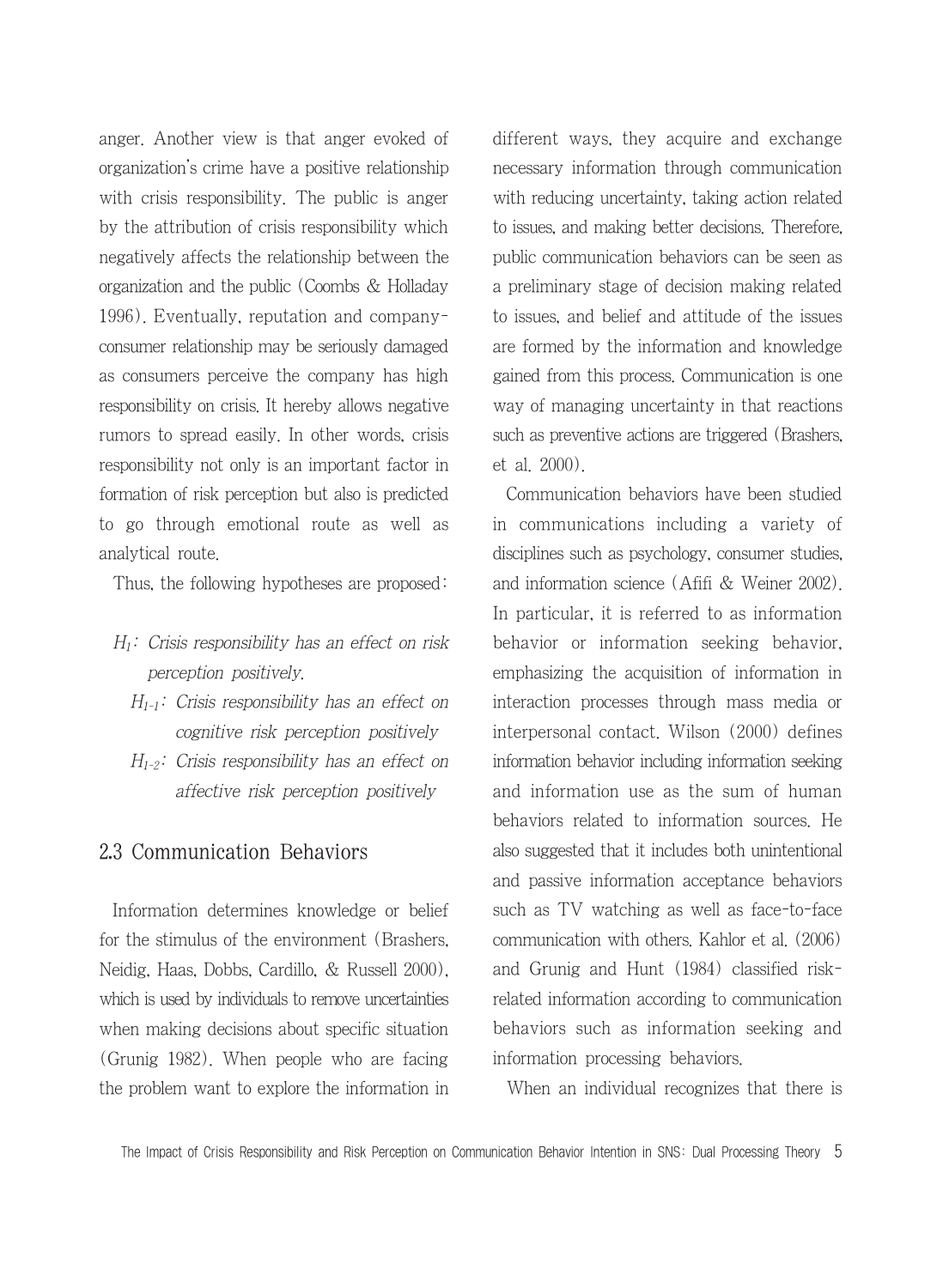a problem with a specific situation or issue, they make a motivation to solve, and then these motivation conduce various communication behaviors. The purpose of information provision is divided into two major stages: For Initial stage, necessary information is collected and acquired for problem solving. For second stage, similar recognition of need is reproduced and the right solution is encouraged (Kim & Grunig 2011). Thus, people not only learn the necessary information personally but sometimes interact with others in various ways by voluntarily communicating their own information, experiences and opinions (Raban & Rafaeli 2007). Interactive behaviors are an information giving behavior in the social aspects and also is classified into assertive action and passive action in the personal aspects (Kim & Grunig 2011). Information forwarding behavior is also a planned and intended information-providing behavior that strives to inform others of matters and to promote discovering better problem-solving methods. Information owners voluntarily inform themselves based on their high awareness of the problem without the requests of others (Afifi, Morgan, Stephenson, Morse, Harrison, Reichert, &Long 2006). Information sharing behavior, on the other hand, is a passive information-providing behavior that is an unplanned behavior that provides information in response to someone's request for expertise or opinion on related issues.

In the case of general communications, the

risk perception formed socially is more influential than the risk perception based on objective criteria. Therefore, in risk research, it is necessary to focus on attitudes and perceptions of public risk based on the concept of socially reconstructed risk rather than realistic and professional information on specific risks. According to Theory of social amplification of risk which explains the phenomenon that the effect of risk reporting through mass media proliferates over society as a whole, specific risk factors are amplified by interacting with social contexts in the communication process, where the mass media is responsible for expanding or reducing risks (Lee & Park 2006).

The purpose of this study is to investigate the effect of risk perception of corporate crisis on consumer's communication responses and behavior intention by expanding prior research on crisis communication strategies that were conducted offline. Thus, the following hypotheses are proposed:

- $H_2$ : Risk perception positively affects communication behavior intention.
	- $H_{2-1}$ : Cognitive risk perception positively affects communication behavior intention.
	- $H_{2-2}$ : Affective risk perception positively affects communication behavior intention.

SNS are online spaces where people can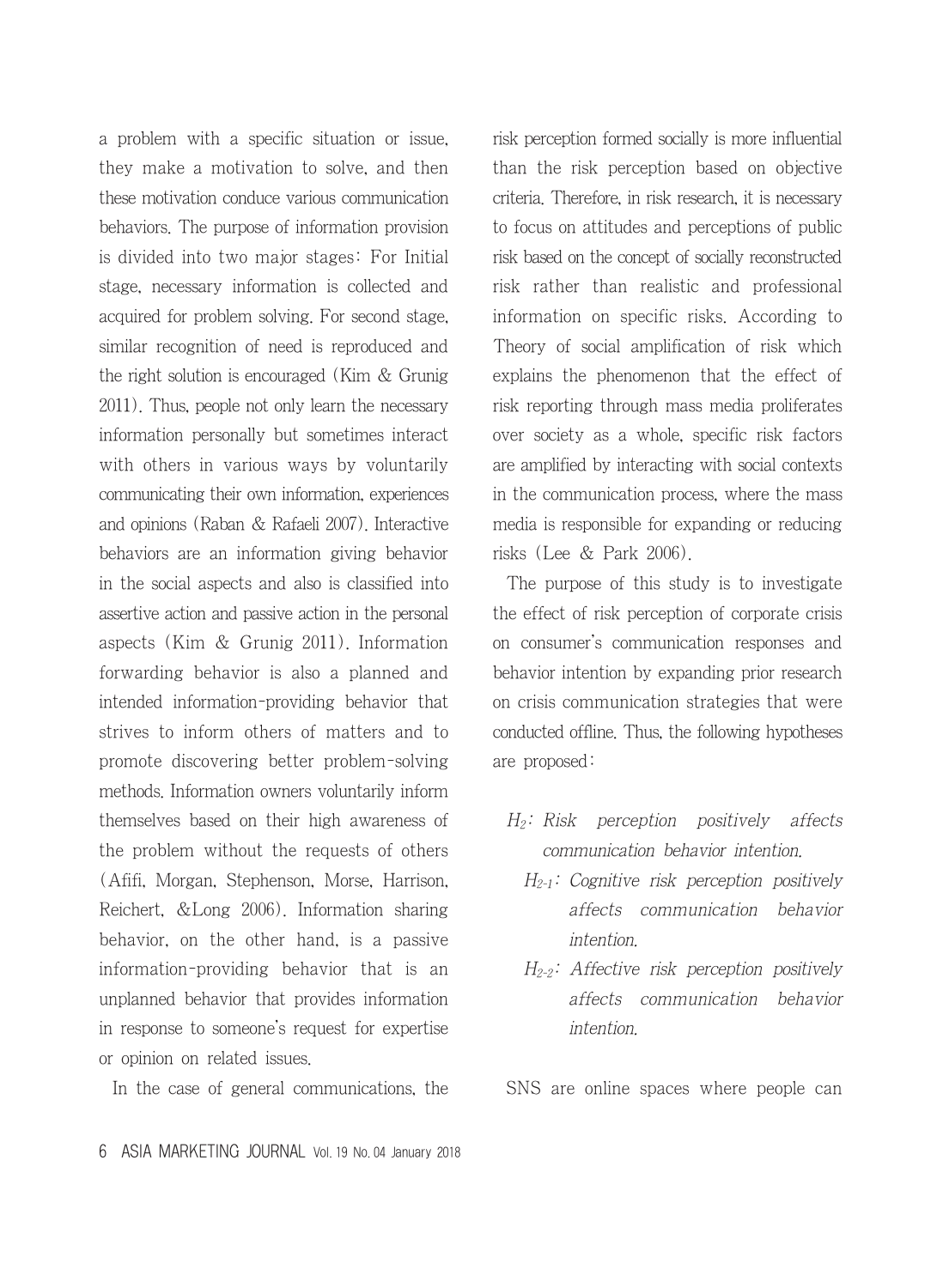

access to negative information on corporate crisis due to online distribution. According to the dual process theory, risk perception caused by crisis events is divided into two paths which are logical process (cognitive risk perception) and experiential process (affective risk perception). Based on the theoretical background, our research model was suggested in Figure 1.

### Ⅲ. Research Methodology

#### 3.1 Data Collection

This study collected data through offline based survey in Busan during on November  $15<sup>th</sup>$  to  $30<sup>th</sup>$  in 2016. Research participants are individuals who have used SNS such as Facebook, Twitter, and Blog etc. This study targeted undergraduate students because we assume that they are accustomed to use more SNS compared to other age groups.

The questionnaires were distributed to subjects

of the survey along with the scenario on the drug addiction of steroid in Just-One which is a factitious pharmaceutical company for this empirical experiment. The reason for choosing drug addiction as a scenario is to recognize and recall the crisis more strongly. All subjects were asked to recall SNS what they use and imagine reading this scenario in the SNS. 105 questionnaires were coded for analysis but except for 11 questionnaires that were answered inappropriately, 94 were selected and analyzed. The gender ratio of participants was female 63 (67.2%) and male 31 (32.8%). The 20-29 year age group had the largest proportion at 98.3%  $(n = 92)$ .

#### 3.2 Instrument development

The measurement model was assessed using the first-order. Crisis responsibility was measured with five items applying for Coombs and Holladay's findings (2002). Risk perception was measured with the construct from perceived crisis– i.e., Stability, risk, economics, ethics,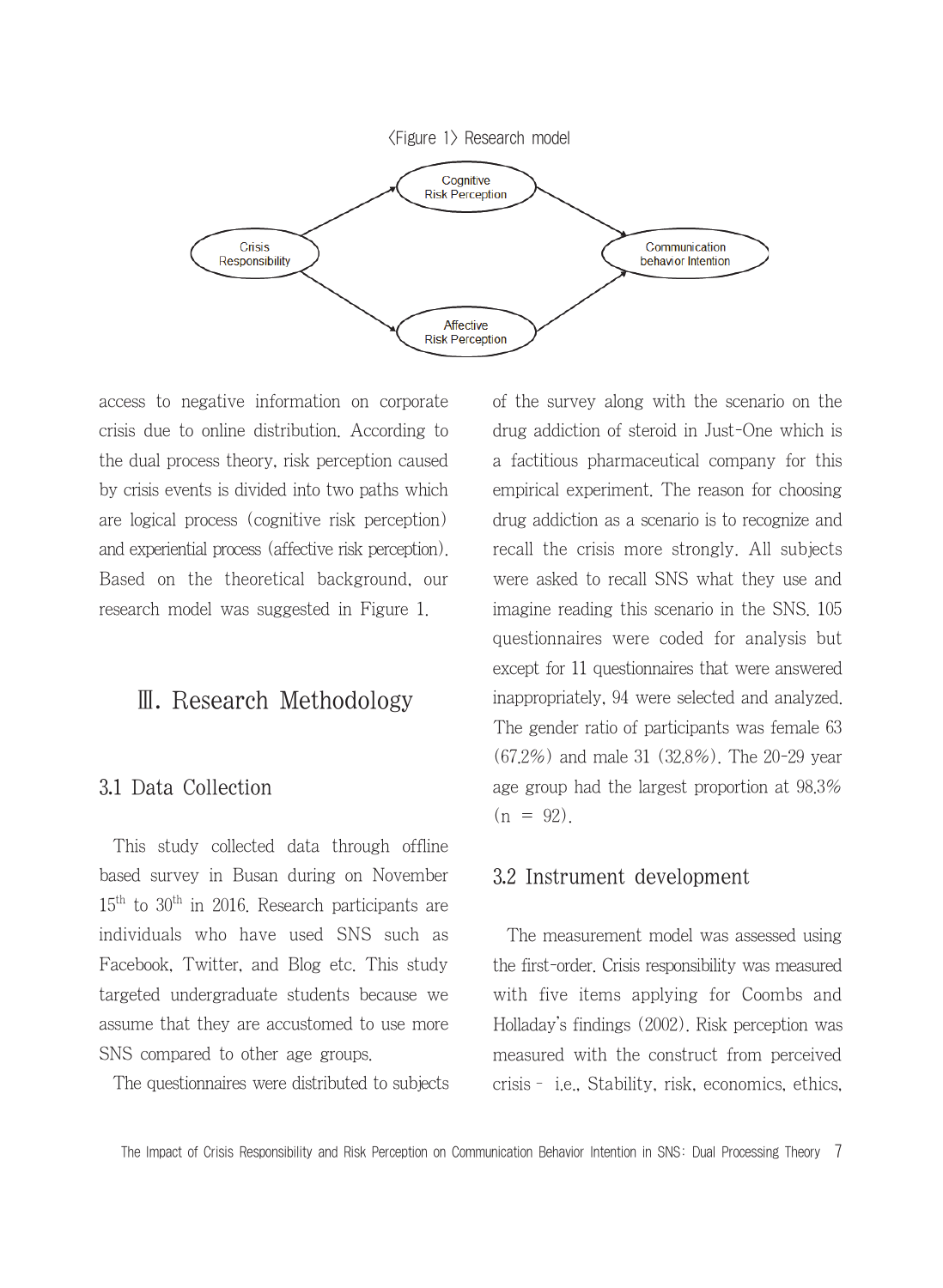severity – based on Wimmer and Dominick (1994). Based on this, four items of cognitive risk perception and three items of affective risk perception were developed. Finally, two items of communication behavior intention as dependent variables were drawn from Kim and Grunig (2011).

These items for each construct were modified from the previous studies in accordance with this study and rated on a seven point Liker scale from "1" strongly disagree to "7" strongly agree.

## Ⅳ. Data Analysis and Results

We used an experimental research strategy with a structural equation model using AMOS 18.0 for this study. Also, we assessed the measurement model and the structural model.

#### 4.1 Measurement Model

The measurement scales and fit statistics are shown in Table 1. The convergent validity of variables was assessed based on the factor loadings, composite reliabilities (CR), and average variances extracted (AVE). As shown in Table 1, the factor loadings of all items exceeded the recommended level of 0.50 except for two items (crisis responsibility  $3 =$ 0.432, crisis responsibility  $4 = 0.362$ . This is not to remove unsatisfied items that have less impact on our model fit. All t-values corresponding to the paths between the scales and their respective factors were statistically significant at a 0.001 level. The CR, which depicts the degree to which the construct indicators indicate the latent construct, exceeded the recommended level of 0.70. All these figures show that the convergent validity of variables is convincing.

A construct should share more variance within its measures than it shares with other constructs in the model (Hair, Anderson, Tatham, & Black 1995). The average variance extracted (AVE) should exceed the square of the correlation coefficient of the construct (Fornell & Larcker 1981). None of the squares of correlation coefficients for constructs exceeded AVE for constructs. Consequently, all constructs exhibited satisfactory discriminant validity (see Table 2).

### 4.2 Structural Model

All values meet the recommended level:  $x^2$  $=119.416$ , d.f.  $=65$ , GFI  $= .849$ , CFI  $= .924$ , NFI=.852, IFI=.926, RMSESA=.095. These statistics suggest that the data fit the model reasonably well. The results also show in Figure 2.

Hypotheses  $H_{1-1}$  and  $H_{1-2}$  addresses the structural relationships among crisis responsibility, cognitive risk perception, and affective risk perception. The path between crisis responsibility and cognitive risk perception $(H_{1-1})$  was positive and significant ( $\beta$  = 0.384, t-value = 2.269,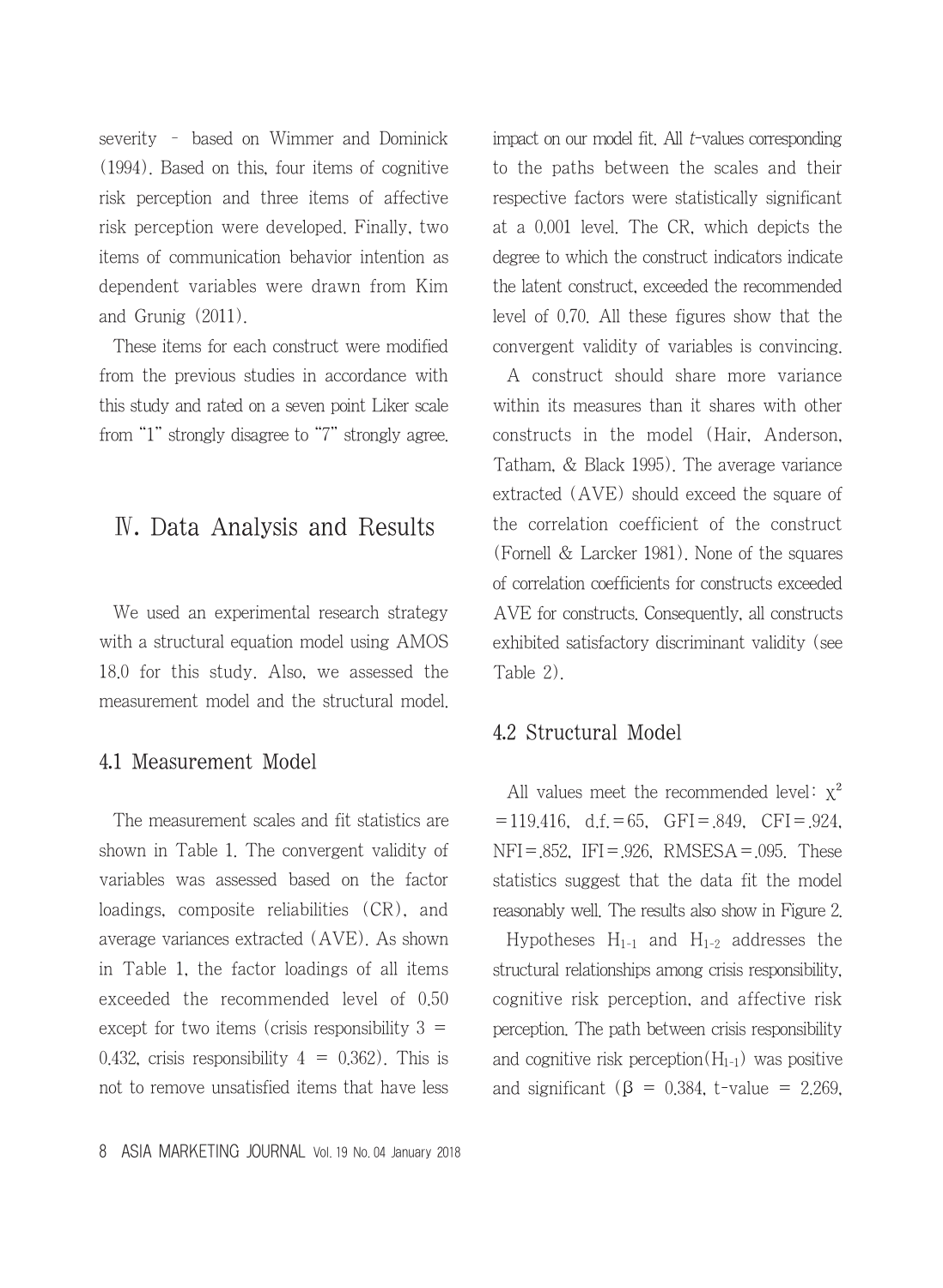| Constructs                             | Items          |                                                                              | Stand.<br>Factor<br>loading | Measurement<br>error | <b>AVE</b> | C.R.  |
|----------------------------------------|----------------|------------------------------------------------------------------------------|-----------------------------|----------------------|------------|-------|
| Crisis<br>Responsibility               | $\mathbf{1}$   | This is crisis that the company itself<br>has brought.                       | .838                        |                      | 0,526      | 0.819 |
|                                        | $\overline{2}$ | It is crisis caused by the company<br>internally.                            | .841                        | 8.159                |            |       |
|                                        | 3              | It is crisis that the company could<br>control                               | .432                        | 4.026                |            |       |
|                                        | 4              | It is crisis that has happened<br>continuously in the past.                  | .362                        | 3,316                |            |       |
|                                        | 5              | It is crisis that the company could<br>manage themselves.                    | .668                        | 6,562                |            |       |
| Cognitive<br>Risk Perception           | 1              | This case will seriously damage the<br>reputation of the company.            | .833                        |                      | 0.537      | 0.841 |
|                                        | $\overline{2}$ | This case is likely to pose a serious<br>economic threat to the company.     | .695                        | 6,715                |            |       |
|                                        | 3              | This crisis is beyond the consumer's<br>.678<br>expectation for the company. |                             | 5.923                |            |       |
|                                        | 4              | This crisis has a serious impact on<br>the company.                          | .805                        | 7.698                |            |       |
| Affective<br>Risk Perception           | 1              | The risk of this crisis leads me to<br>despise the company.                  | .850                        |                      | 0.774      | 0.899 |
|                                        | $\mathbf{2}$   | The risk of this crisis evokes the<br>wrath of me                            | .890                        | 5.718                |            |       |
|                                        | 3              | The risks of this crisis make me<br>angry.                                   | .855                        | 5.622                |            |       |
| Communication<br>Behavior<br>Intention | 1              | I will post an article related to this<br>crisis company in the              | .684                        |                      | 0.624      | 0.711 |
|                                        | $\overline{2}$ | I will notify the crisis company<br>through various social networks.         | .799                        | 2.130                |            |       |

<Table 1> the results of confirmatory factor analysis for measures

<Table 2> the squared correlations and AVE of the constructs

| Construct                        | Correlation of constructs |        |       |      |  |  |
|----------------------------------|---------------------------|--------|-------|------|--|--|
|                                  |                           |        |       |      |  |  |
| Crisis Responsibility            | .526                      |        |       |      |  |  |
| Cognitive Risk Perception        | $.275***$                 | .637   |       |      |  |  |
| Affective Risk Perception        | $.091**$                  | .138** | .774  |      |  |  |
| Communication Behavior Intention | 0146                      | 0026   | .0324 | .623 |  |  |

\*\*p  $\langle 0.01 \rangle$  The square roots of correlation under the diagonal, AVEs are displayed on the diagonal in bold.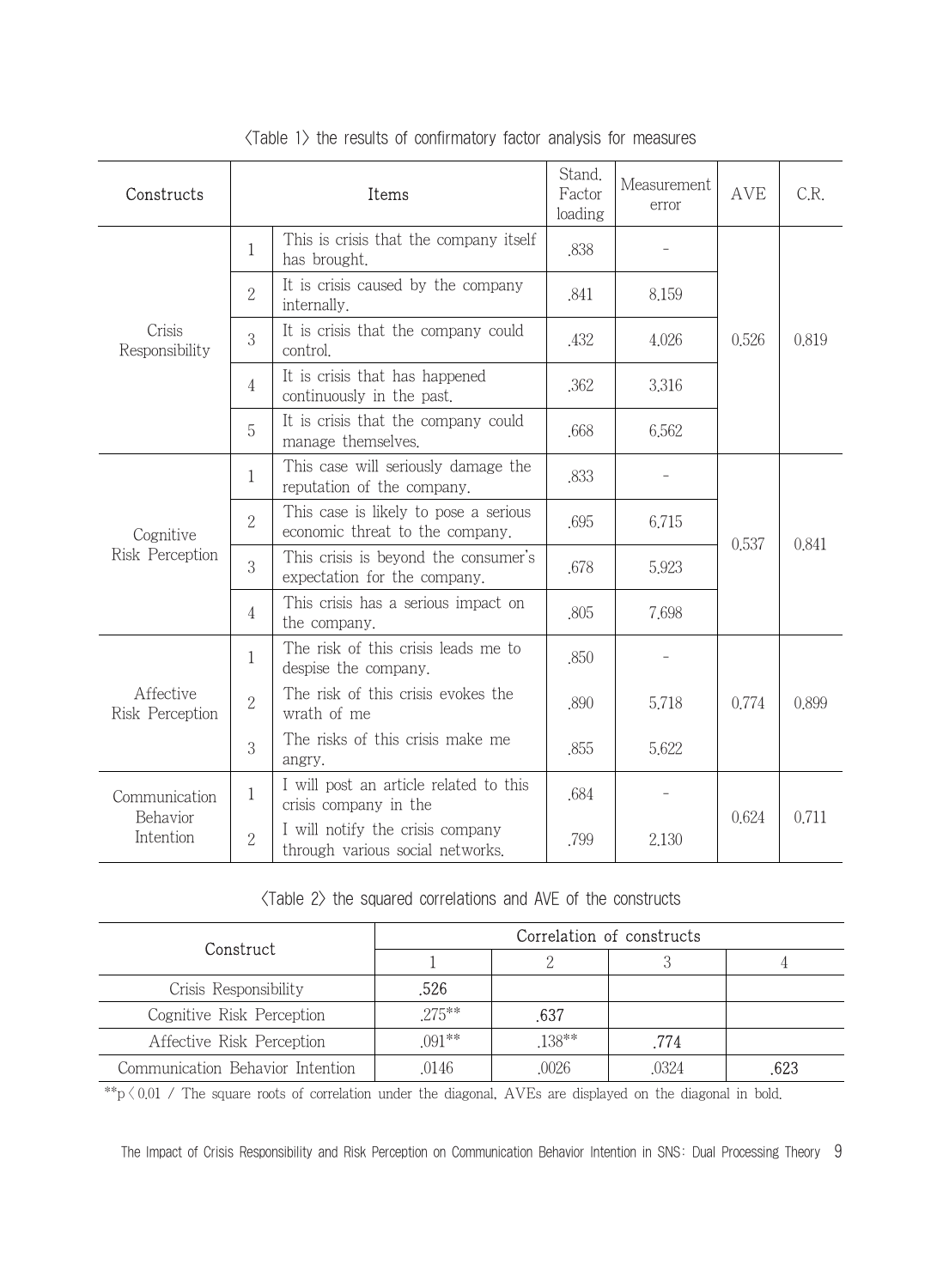

 $p \n\leq 0.05$ ). The path between crisis responsibility and affective risk perception $(H_{1-2})$  was also positive and significant ( $\beta$  = 0.469, t-value = 5.019,  $p \le 0.01$ ). Hypotheses  $H_{2-1}$  and  $H_{2-2}$ address the structural relationships among cognitive risk perception, and affective risk perception, and communication behavior intention. Cognitive risk perception did not have a positive effect on communication behavior intention ( $\beta$  =  $-0.094$ , t-value = 0.406, not supported), thus invalidating  $H_{2-1}$ . On the other hand,  $H_{2-2}$  was supported by the significantly positive effect of affective risk perception on communication behavior intention ( $\beta = 0.284$ , t-value = 1.910,  $p \, \langle 0.1 \rangle$ .

## Ⅴ. Conclusion

SNS are growing online places that become

a public place to share a lot of information. In there, users can make the information delivery on a hair-trigger when exposing to negative information (i.e. brand rumors, scandals, and crisis). It is likely to instantly spread to the Internet and mobile. However, few researches have been interested in the construct of communication behaviors of crisis in SNS. We adopted dual processing theory and postulated the hypotheses that crisis responsibility, cognitive risk perception and affective risk perception have influence on communication behavior intention in SNS.

Our results demonstrated that crisis responsibility was a predictor of the propensity to generate the risk perception which has two paths into cognition and affect. In addition, affective risk perception was positively related to communication behavior intention. Interestingly, our findings indicated, however, cognitive risk perception do not have any significant effect on the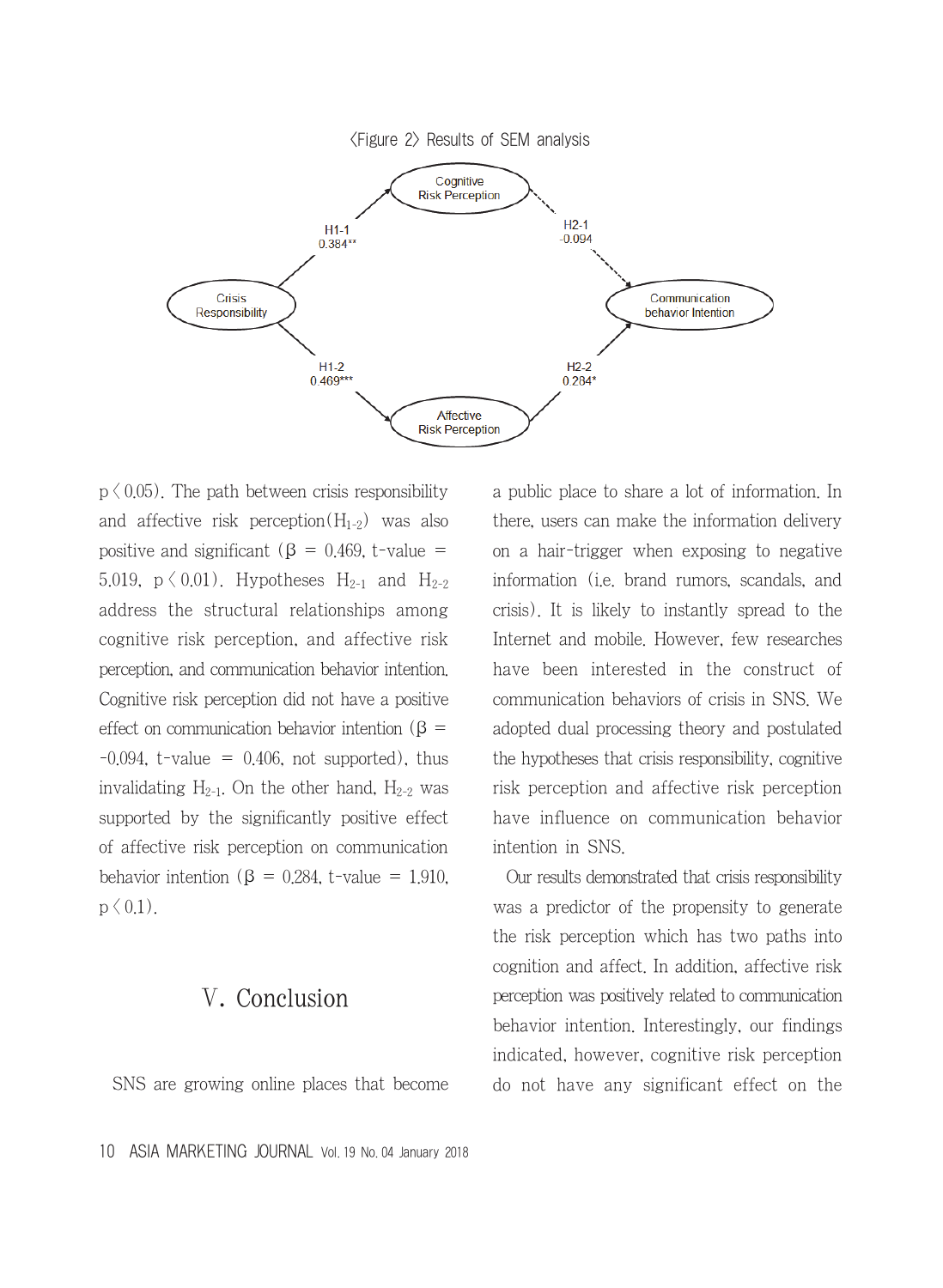communication behavior intention. This result demonstrates that people share their information on crisis event either based on emotion rather than logic in SNS.

Few studies, however, provide the reason why the effect of communication strategies did not consistent on SCCT. For instance, acceptance strategies have a positive impact on public perception based on sympathy (Lee 2004). Benoit (1995) also insisted that acceptance strategies are more effective than defensive strategies when public focuses on who has responsibility for crisis regardless of the cause of crisis. Our finding could be explained by dual process theory for these results. Crisis responsibility is an important factor for formation of risk perception by applying dual process and thus, risk perception consists of a multidimensional path rather than a single dimensional path. As a result, our findings may predict that affective risk perception for predicting communication behaviors is more potentially important, rather than cognitive risk perception.

From a theoretical perspective, this study examined empirically communication behavior intention on crisis in SNS, which seems very new trends in a online context. In addition, this study brought attention to dual path of risk perception is overachieved. Thus, our study expanded the research scope as to perspectives of dual process theory in SNS.

Our findings also bear some practical insights. The results of our study confirm that SNS users could easily exposure to the information about corporate crisis, rumors, and brand scandals by using their internet and mobile. It has also been found that perceived risk dominated negative emotion facilitates activities of communication behaviors in online as public place. Accordingly, the findings give insightful ideas why users should voluntarily share their information on crisis to strengthen prospective their understanding of psychological mechanism and to reduce user's negative affect.

Further, our empirical results showed that the role of cognitive risk perception and affective risk perception as crucial when reading articles on crisis situation. Thus, marketers or managers for managing crisis keep in mind that the SNS users in crisis situation are affected by crisis responsibility of company.

However, this study has some limitations. First, our study does not reflect individual factors such as prior knowledge, involvement, and self-efficacy with regard to contributing communication behaviors. Consequently, these factors should be tested together with our constructs in future research to explain better contribution. Second, there currently are various types of crisis information in SNS such as text-based SNS, image-based SNS, video-based SNS. Thus, the potential difference of message formats may be caused by the different types of SNS.

> $\langle$ Received October 10. 2017 $\rangle$ <Accepted January 28. 2018>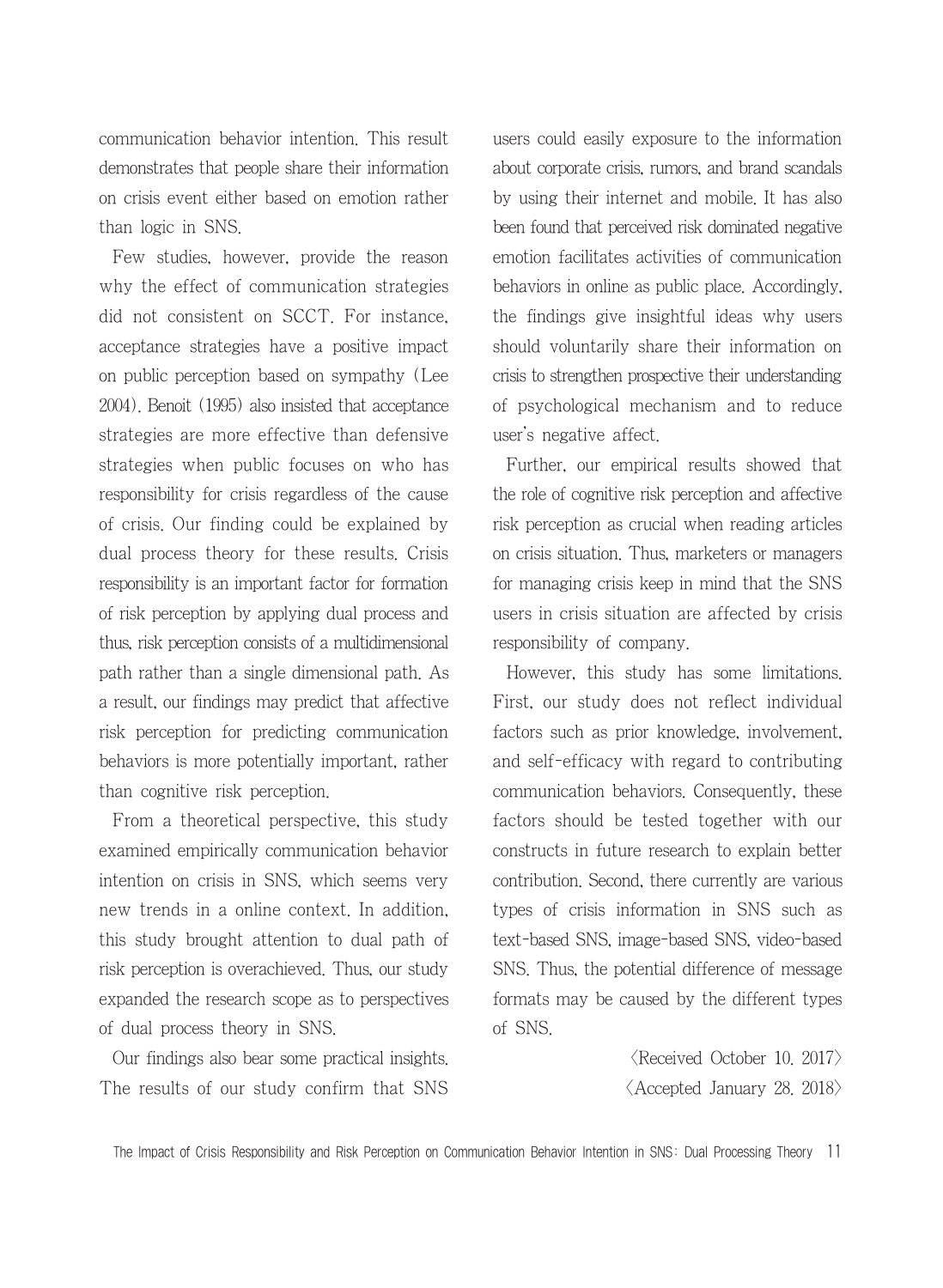### References

- Afifi, W. A., Morgan, S. E,, Stephenson, M., Harrison, C. Morse, Reichert, T. T., & Long, S. D. (2006). Examining the Decision to Talk with Family about Organ Donation: Applying the Theory of Motivated Information Management. Communication Monographs, 73, 188-215.
- Benoit, W. L. (1995). Accounts, Excuses, and Apologies: A Theory of Image Restoration, Albany: State University of New York Press.
- Brashers, D. E., Neidig, J. L,. Haas, S. M., Dobbs, L. K., Cardillo, L. W., & Russell, J. A. (2000). Communication in the Management of Uncertainty: The Case of Persons Living with HIV or AIDS. Communication Monographs, 67, 63-84.
- Claeys, An-Sofie, Cauberghe, V., & Vyncke, P. (2010). Restoring Reputations in Times of Crisis: An Experimental Study of the Situational Crisis Communication Theory and the Moderating Effects of Locus of Control. Public Relations Review, 36, 256- 262.
- Coombs, W. T. (1995). Choosing the Right Words: The Development of Guidelines for the Selection of the "Appropriate" Crisis Response Strategies. Management Communication Quarterly, 8, 447-476.

Coombs, W. T. (1999). Ongoing crisis communication

: Planning, managing, and responding. Thousand Oaks, CA: Sage Publications.

- Coombs, W. T. & Holladay. S. J. (1996). Communication and Attributions in a Crisis: An Experimental Study in Crisis Communication. Journal of Public Relations Research, 8(4), 279-295.
- Coombs, W. T. & Holladay. S. J. (2002). Helping Crisis Managers Protect Reputational Assets Initial Tests of the Situational Crisis Communication Theory. Management Communication Quarterly, 16(2), 165-186.
- Coombs, W. T. and S. J. Holladay (2004), Reasoned Action in Crisis Communication: An Attribution Theory-based approach to Crisis Management. in D. P. Millar and R. L. Heath (Ed.), Mahwah, Responding to crisis: A Rhetorical Approach to Crisis Communication (95-115). NJ: Lawrence Erlbaum Associates.
- Coombs, W. T. and S. J. Holladay (2007). The Negative Communication Dynamic: Exploring the Impact of Stakeholder Effect on Behavioral Intentions. Journal of Communication Management, 11(4), 300-312.
- Epstein, S. (1994). Integration of the Cognitive and the Psychodynamics Unconscious. American Psychologist, 49, 709-724.
- Fornell, C. & Larcker, D. F. (1981). Evaluating Structural Equation Models with Unobservable Variables and Measurement Error. Journal of Marketing Research, 18(1), 39-50.
- Grunig, J. E. (1982). The Message-attitude-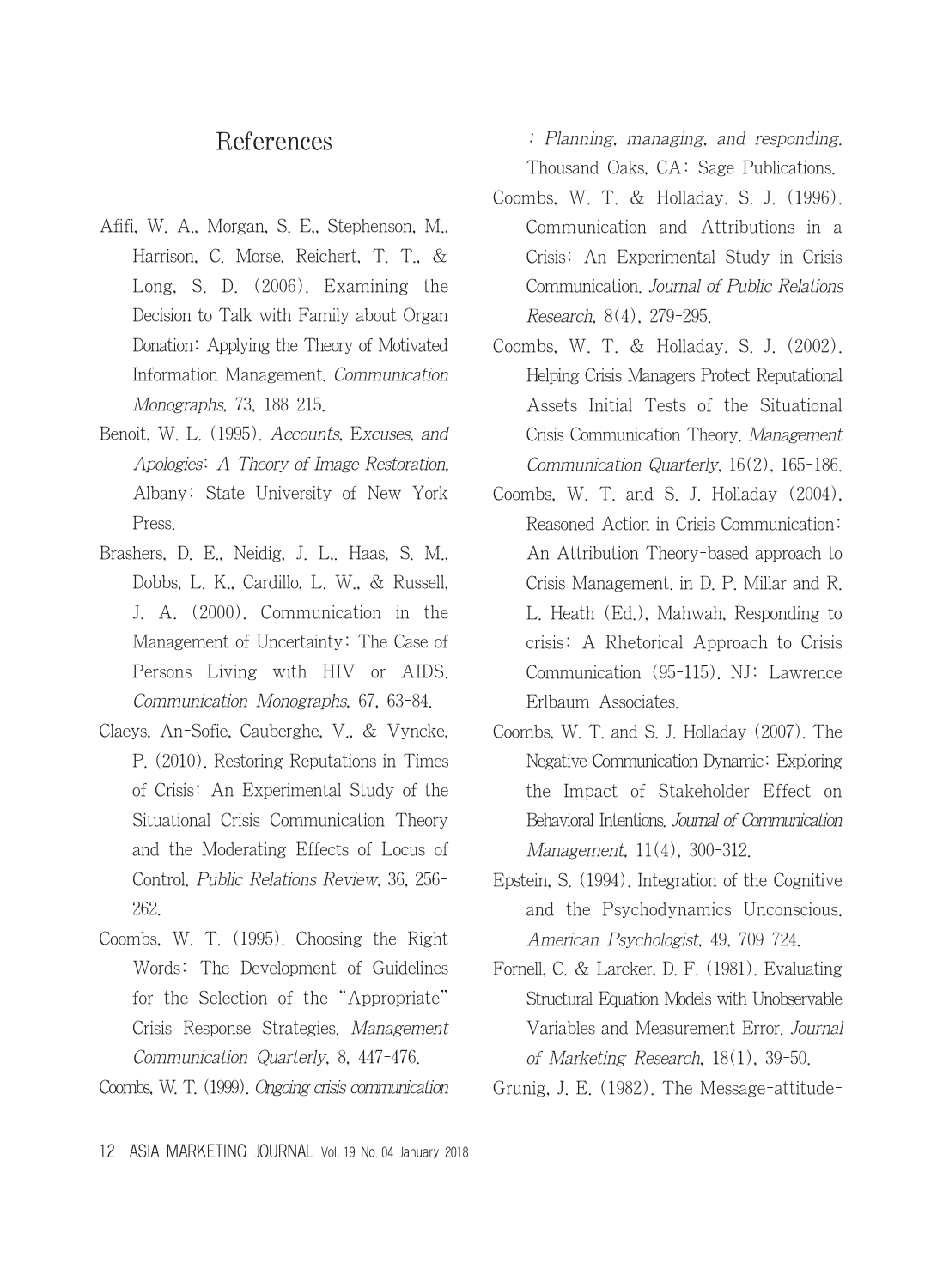behavior Relationship: Communication Behaviors of Organizations. Communication Research, 9(2), 163-200.

- Grunig, J. E. & Hunt, T. (1984). Managing Public Relations, New York: Holt, Rinehartand Winston.
- Hair, J. F., Anderson, R. F., Tatham, R. L., & Black, W. C. (1995). Multivariate Data Analysis with Reading: Prentice Hall.
- Hilary, F. S., Erik, L. C., & Lynn, M. Z. (2010). Through the Looking Glass: A Decade of Red Cross Crisis Response and Situational Crisis Communication Theory. Public Relations Review, 36, 21-27.
- Ivancevich, J. M. & Matteson, M. T. (1993). Organizational Behavior & Management, Boston, AM: Richard D. Irwin, Inc.
- Kahlor, L., Dunwoody, S., Griffin, R. J., & Neuwirth, K. (2006). Seeking and Processing Information about Impersonal Risk. Science Communication, 28(2), 163-194.
- Kim, I. S. (2012). The Impact of Risk Perception of Nuclear Power, Perception of Knowledge, the Use of Communication Channels, the Third-person Effect about Nuclear Accident on Optimistic Bias-Fukushima Nuclear Accident. Journal of Communication Science, 12(3), 79-106.
- Kim, J-N. & Grunig, J. E. (2011). Problem Solving and Communicative Action: A Situational Theory of Problem Solving. Journal of Communication, 61(1), 120-149.
- Kim, Yoonjin & Kim, H-O (2011). The

Effects of Corporate Reputation and Crisis Communication on Post-crisis Corporate Reputation and Crisis Perceptions. Journal of Public Relations, 15(2), 5-39.

- Lee, Betty Caman (2004). Audience-oriented Approach to Crisis Communication: A Study of Hong Kong Consumers' Evaluation of an Organizational Crisis. Communication Research, 31(5), 600-618.
- Lee, S. K. and Lee, M. C. (2007). The Effectiveness of Coping Strategy for Various Types of Corporate Crises Related to Product. The Korean Journal of Advertising and Public Relations, 9(3), 186-218.
- Pakr, E. H. and Kim, Y. W. (2007). The Effects of Media Framing and Image Restoration Strategies on the Public's Crisis Perceptions. Korean Journal of Communication and Information, 38(2), 73-118.
- Raban, D. R. and Rafaeli, S. (2007). Investigating Ownership and the Willingness to Share Information Online. Computers in Human Behavior, 23, 2367-2382.
- Slovic, Paul & Peters, Ellen (2006). Risk Perception and Affect. Current Directions in Psychological Science, 15(6), 322-325.
- Ulmer, R. R., Seeger, M. W., & Sellnow, T. L. (2007). Post-crisis Communication and Renewal: Expanding the Parameters of Post-crisis Discourse. Public Relations Review, 33(2), 130-134.

Weiner, B. (1985). An Attributional Theory of